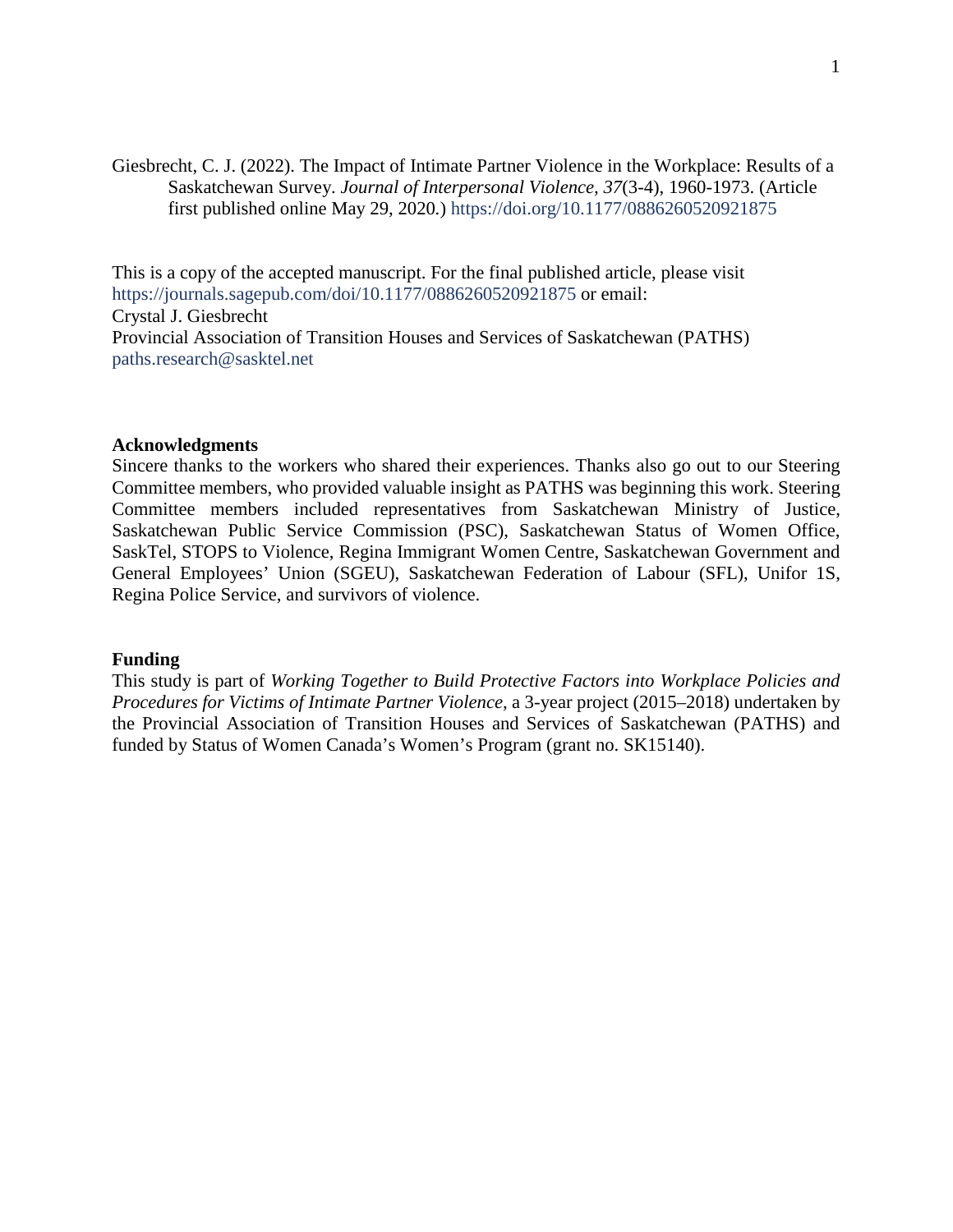# *Brief Note***: The Impact of Intimate Partner Violence in the Workplace: Results of a Saskatchewan Survey**

#### **Abstract**

The present study adds to the small body of research that illustrates that when individuals are experiencing intimate partner violence (IPV) at home, they are impacted at work. Data were collected using an anonymous web-based self-report survey of workers in Saskatchewan, Canada. Survey results demonstrate that IPV is prevalent among the workers surveyed. Half of all survey respondents reported that they had experienced IPV, and for 83%, it impacted them in work in at least one way. Some respondents had lost a job as a result of the abuse. In addition, the survey found that some respondents who had experienced IPV (in some cases, severe forms of IPV) did not identify as having experienced IPV, demonstrating the need for increased public awareness about IPV. Recommendations for workplace responses to IPV are offered.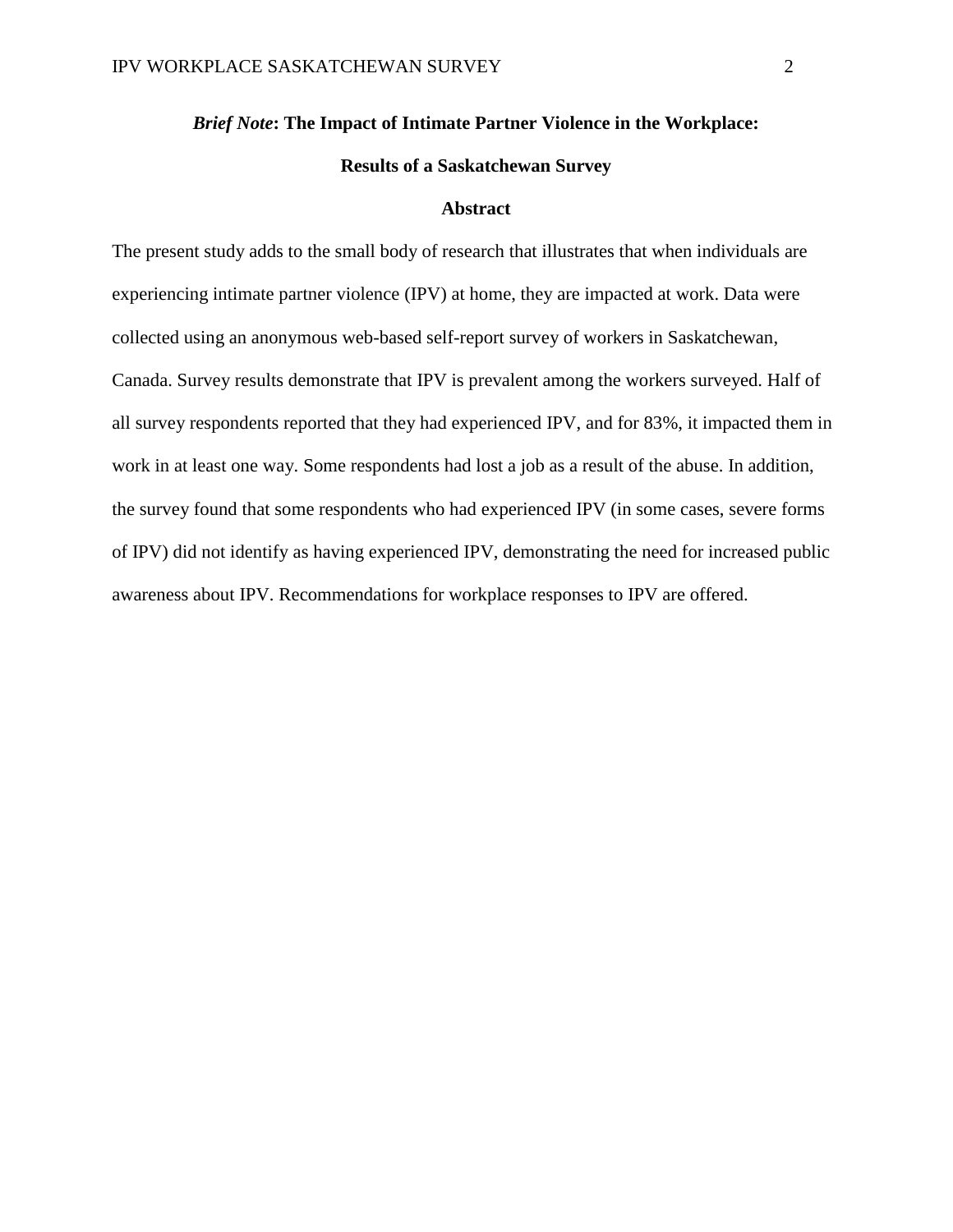# *Brief Note***: The Impact of Intimate Partner Violence in the Workplace: Results of a Saskatchewan Survey**

The present study examined the impact of intimate partner violence (IPV) in the workplace in Saskatchewan through an online survey. This research was conducted at a time when one study on the topic had been conducted in Canada (Wathen, MacGregor, & MacQuarrie, with the Canadian Labour Congress, 2014; Wathen, MacGregor, & MacQuarrie, 2015) and provincial legislation allowing a leave from work for survivors of IPV had recently been passed in a neighboring province. The survey was designed to gather input from Saskatchewan workers to deepen the understanding of how IPV impacts workplaces and to inform recommendations for legislation and workplace policies and programs that would help to improve the workplace response to IPV in this province.

Survey research on the impact of IPV has begun to illustrate the prevalence of this issue and demonstrate some of the workplace IPV impacts for survivors and perpetrators of IPV, as well as their colleagues and managers. National online surveys have been conducted in the USA (Reeves & O'Leary-Kelly, 2009), Australia (McFerran, 2011), New Zealand (Rayner-Thomas, 2013), England (Trades Union Congress (TUC), 2014), and Canada (Wathen et al., 2014; Wathen et al., 2015).

A third (33.6%) of respondents in a pan-Canadian survey (Wathen et al., 2014) reported experiencing IPV at some point during their lives. Of those who experienced IPV, 81.9% stated that it "negatively affected their performance, most often due to being distracted, or feeling tired and/or unwell" (Wathen et al., 2014, p. 6). For 20.5% of victims, stalking and harassment continued near the workplace (Wathen et al., 2014). An American online survey (Reeves & O'Leary-Kelly, 2009) found that 30% of women and 19% of men had experienced IPV in their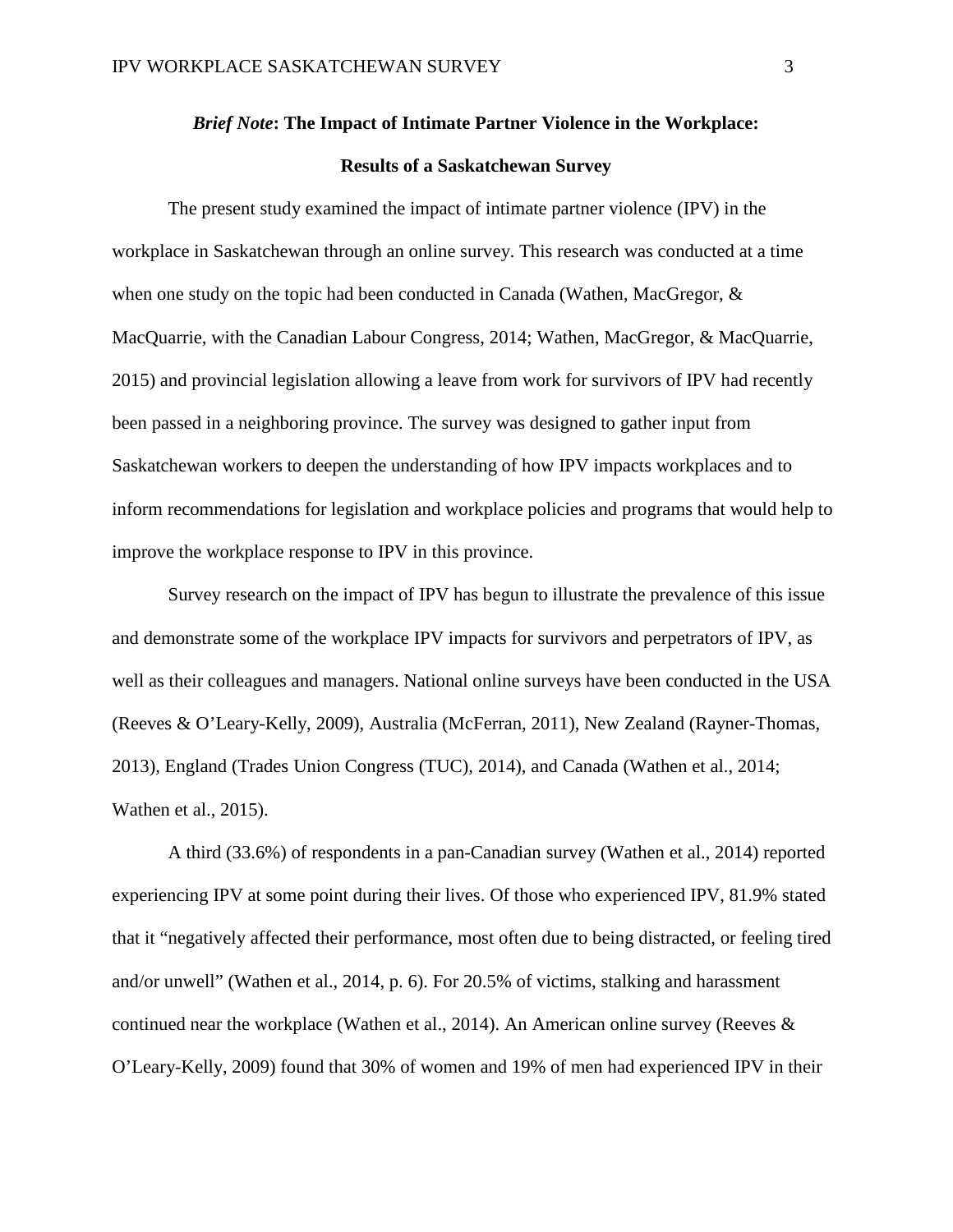lifetimes and of those currently experiencing IPV, over 20% reported that they had experienced some form of abuse on work premises, with stalking being the most common.

Women with a history of IPV "tend to have a more disrupted work history, are consequently on lower personal incomes, have had to change jobs more often, and are employed at higher levels in casual and part time work than women with no experience of violence" (Wathen et al., 2015, p. 65). More than eight percent (8.5%) of Canadian IPV survivors who responded to the national survey stated that they had lost their job because of the violence (Wathen et al., 2014).

## **Method**

### **Procedure**

Data were collected using a web-based self-report survey. The survey consisted of quantitative questions combined with opportunities for qualitative, open-ended responses. The project's Steering Committee, comprised members from unions, crown corporations, non-profit organizations, government, policing, and survivors of violence, approved the survey design, provided input on the survey questions, and pilot tested the survey before its implementation. The survey was open for voluntary participation from April to September 2016. The online survey was part of a mixed methods study, with focus groups and interviews completed following closure of the survey. (Results from the qualitative portion of the study are reported in Giesbrecht, 2020*.*)

In addition to a number of yes/no and multiple choice questions, the online survey asked two open-ended questions. Data from both qualitative questions were thematically coded using an open-coding method (Auerbach and Silverstein, 2003).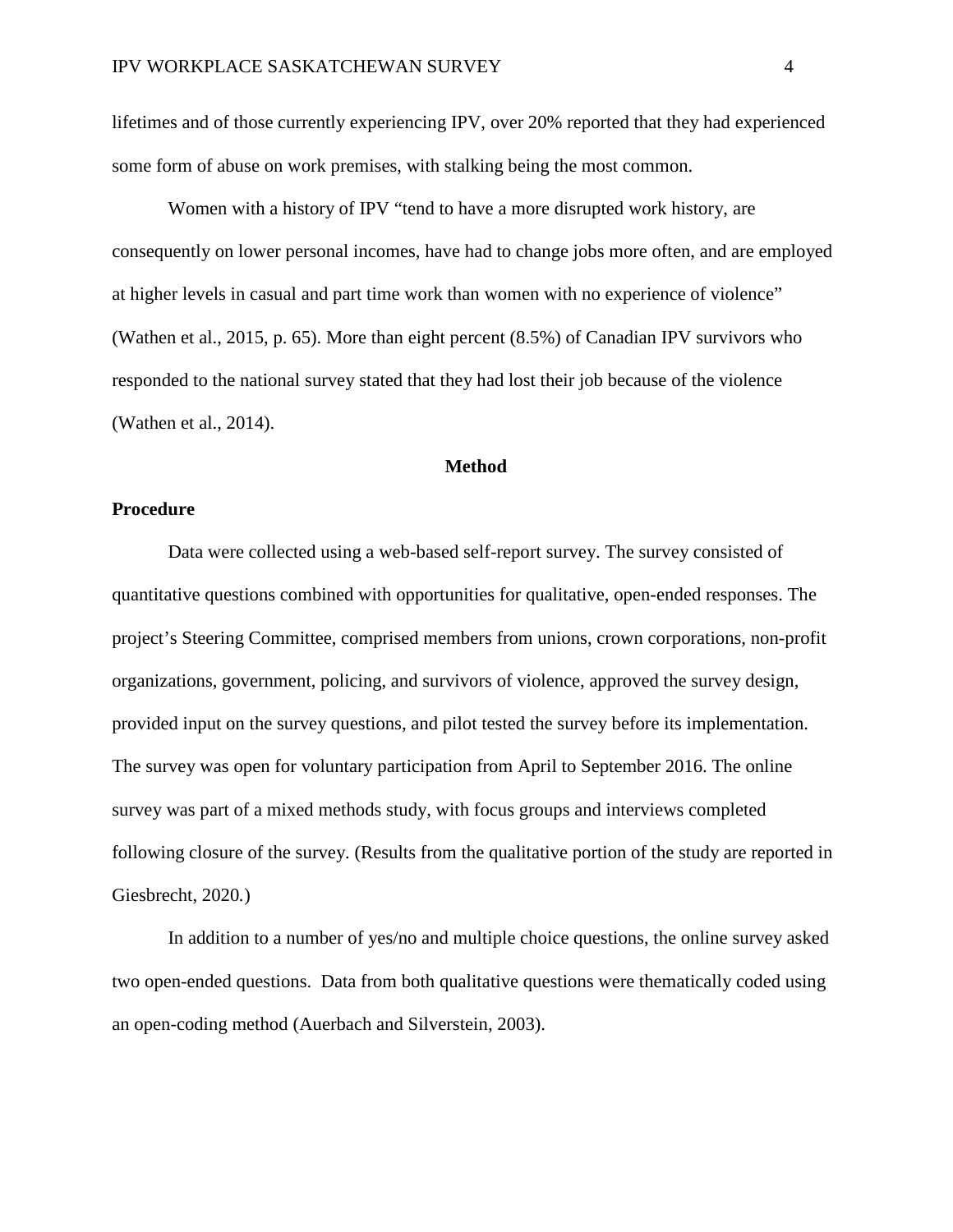# **Participants**

The survey was open to adults residing in the province of Saskatchewan. Four hundred and thirty-seven (n= 437) respondents participated in the survey. The survey design did not require respondents to answer all questions, allowing respondents to skip questions if they chose. For this reason, all 437 responses were included in data analysis, though individual question data does not always total 437. The average age of respondents was 43. The youngest respondent was 19, the oldest was 83. Four hundred and thirty-four (434) respondents answered a question asking their gender: 354 (81.6%) identified as female; 79 (18.2%) identified as male; and 1 (0.2%) specified another gender, writing "transgender woman." The majority of survey respondents came from the Community/ Non-Profit and Government sectors (177, 40.5% and 86, 19.7% respectively). Most of the participants (93.1%, 407), were born in Canada. Thirteen percent (13%, 58) of respondents identified as Indigenous. Eight percent (8%, 33) replied that they lived with a disability. Forty-nine and a half percent (49.5%, 215) responded that they belonged to a union, while 50.5% (219) did not.

#### **Results**

# **Quantitative Survey Responses**

Experiences of IPV were captured in two ways—first by asking simply "Have you ever experienced intimate partner violence?" Following this question, respondents were asked if they had used or experienced specific violent/abusive behaviors.

Four hundred and eight (408) people responded to the question, "Have you ever experienced intimate partner violence?" with 185 (45.3%) selecting "yes," 197 (48.3%) selecting "no," and 26 (6.4%) selecting "not sure." "Not sure" included an open-ended question asking respondents to explain. Twenty-three people responded with details. These included: verbal,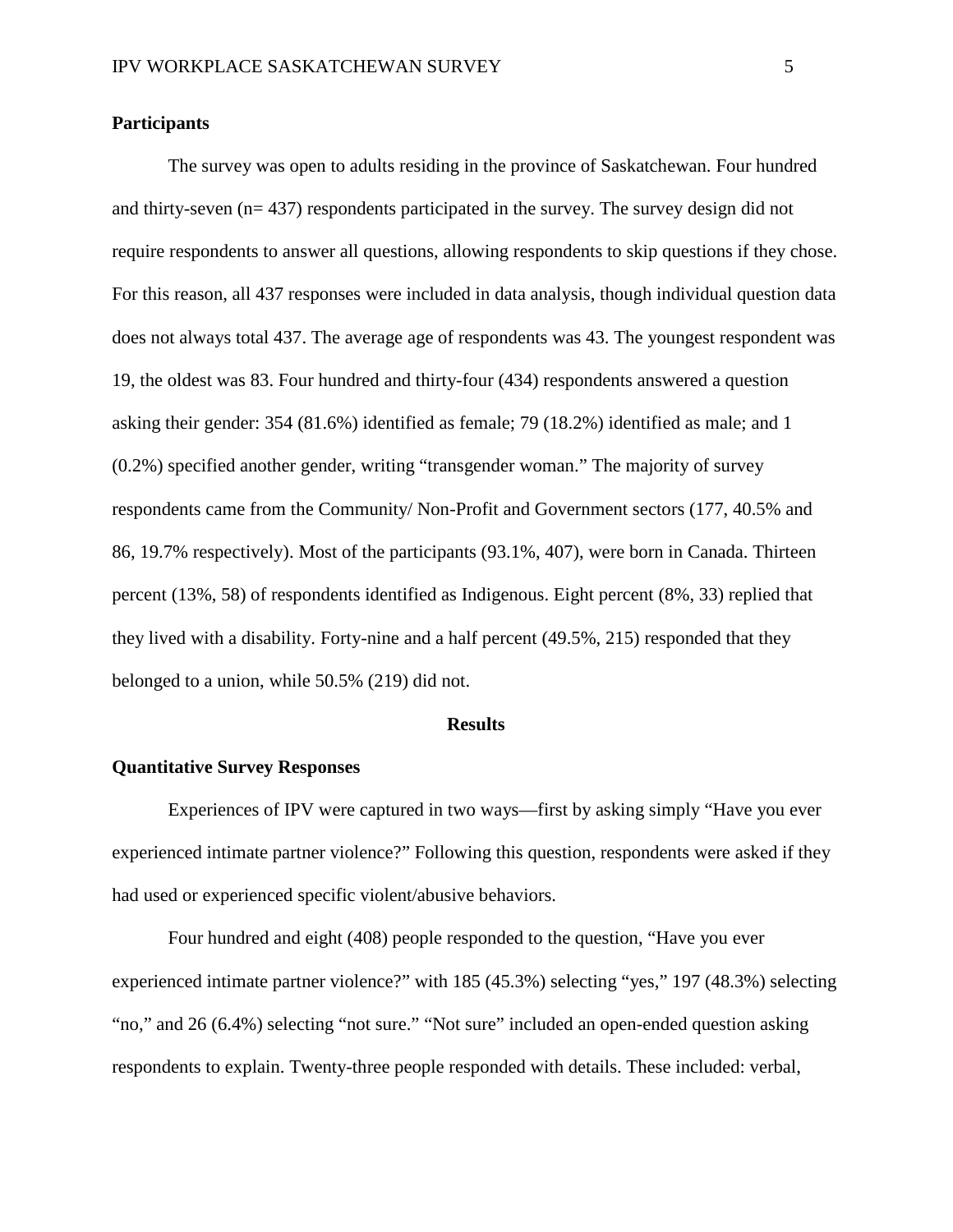emotional, or psychological abuse (past or present) (19), physical intimidation (hitting walls, breaking possessions, etc.) (2), witnessing IPV as a child (1), and unsure what "intimate partner violence" is (2). One respondent specified that they had experienced both emotional abuse and physical intimidation. Adding the 20 respondents who had experienced abuse or physical intimidation, totals became: Yes: 50.2 % (185 + 20= 205), No: 48.3% (197), Not sure: 1.5% (26  $-20=6$ ).

Those who had experienced violence were asked to specify who perpetrated violence in their relationship. One-hundred and fifty-nine (159, 82.4%) selected "my partner was violent toward me," 33 (17.1%) identified "both my partner and I were violent," and one respondent (0.5%) identified "I was violent toward my partner."

Next, survey respondents were asked if they had ever experienced specific abusive behaviors from a current or previous intimate partner. The list was modelled on behavioral descriptions of different types of violence used in a Turkish survey of domestic violence experienced by working women (Ararat et al., 2014). Adjustments and additions to this list were made with the guidance of the project's Steering Committee. The behavioral descriptions of different types of violence include psychological ("humiliate you in front of others,") economic ("prevent you from attending work,") social ("prevent you from seeing friends and/or family,") sexual ("physically force you to have sex,") moderate physical ("pull hair, slap, or push you,") and severe physical ("choke or strangle you.")

Notably, while 185 initially identified as having experienced IPV (205 when counting those who selected "not sure" but specified violent experiences), 283 (64.8% of 437 survey respondents) reported having experienced at least one of the abusive behaviors from the list, directed at them by a current or former intimate partner (Table 1 and Table 2).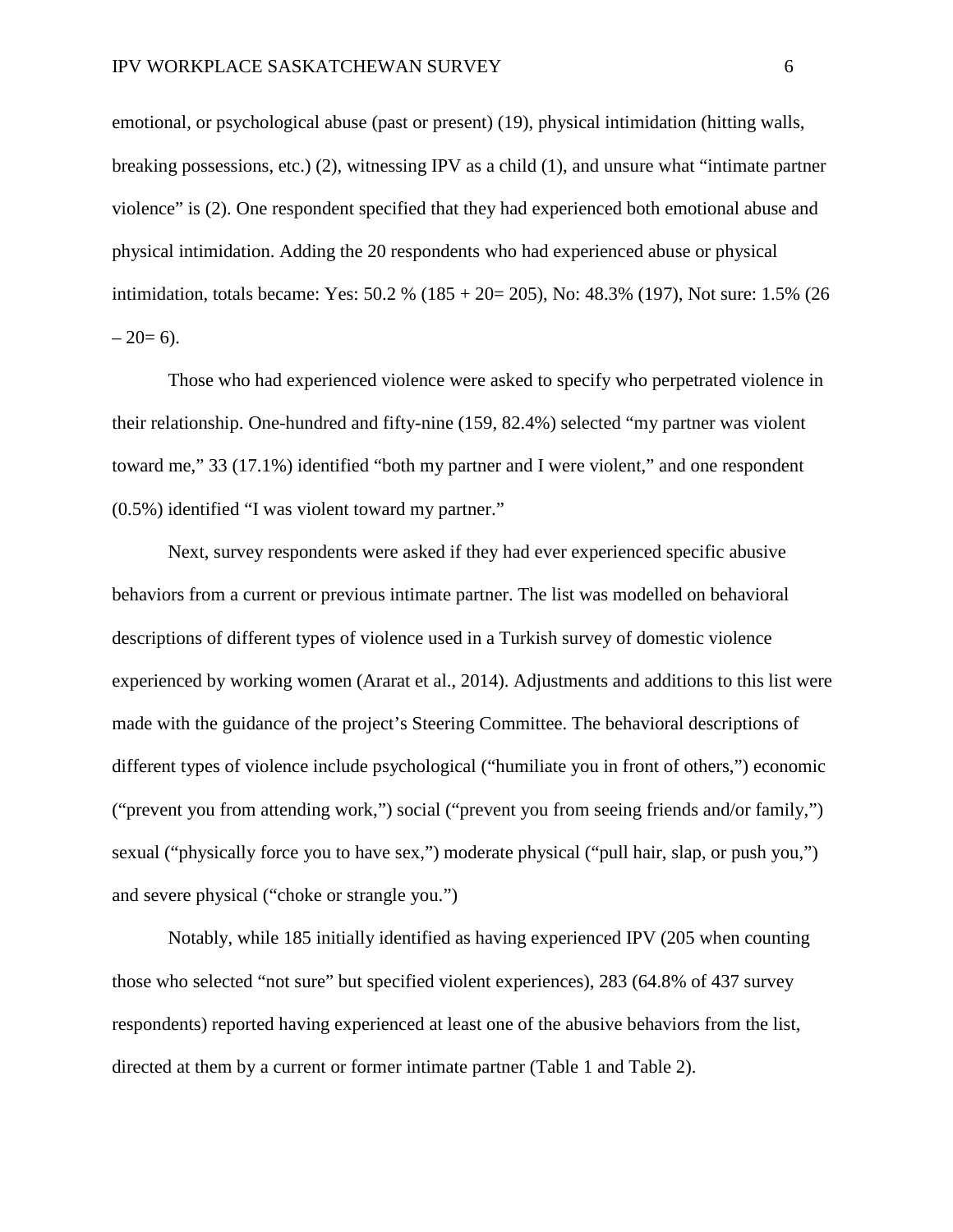In addition, respondents were asked if they had used any of the following behaviors toward a current or former partner. While only one person identified that they had been the perpetrator of violence and 33 people stated that both they and their partner had used violent or abusive behavior, 231 respondents (52.8% of 437 survey respondents) identified that they had used at least one of the following behaviors. The most common were behaviors used by these respondents were forms of emotional abuse (127 people (29% of 437) reported yelling or swearing and 91 (20.1%) respondents identified that they had called their partner names), while some respondents identified perpetrating moderate and severe physical violence. Eighteen respondents (4.1% of 437) identified that they had pulled their partner's hair, slapped them, or pushed them; six had kicked, punched, or hit their partner with an object; and three had threatened their partner with a weapon. Survey respondents also reported abusing or harassing their partners at work, including calling, texting, or emailing them repeatedly while they were at work (22,), checking up on them frequently (17), going to their partner's workplace while they were at work to check up on them (5), and preventing their partner from attending work (4). Some of the respondents who reported using these behaviours had not identified in the previous question that they, or both they and their partner, had perpetrated IPV.

Survey respondents were asked if, as a result of IPV in their relationship, they ever experienced any of the negative workplace impacts listed (Table 3). Two-hundred and four people answered the question by choosing at least one behavior from the list. While only 185 respondents initially identified as having experienced IPV (205 when counting those who selected "not sure" but specified violent experiences), 204 reported that IPV had impacted them in their workplace in at least one way. The most common experiences were being unable to concentrate at work (169, 82.8% of 204); being unable to perform to the best of their ability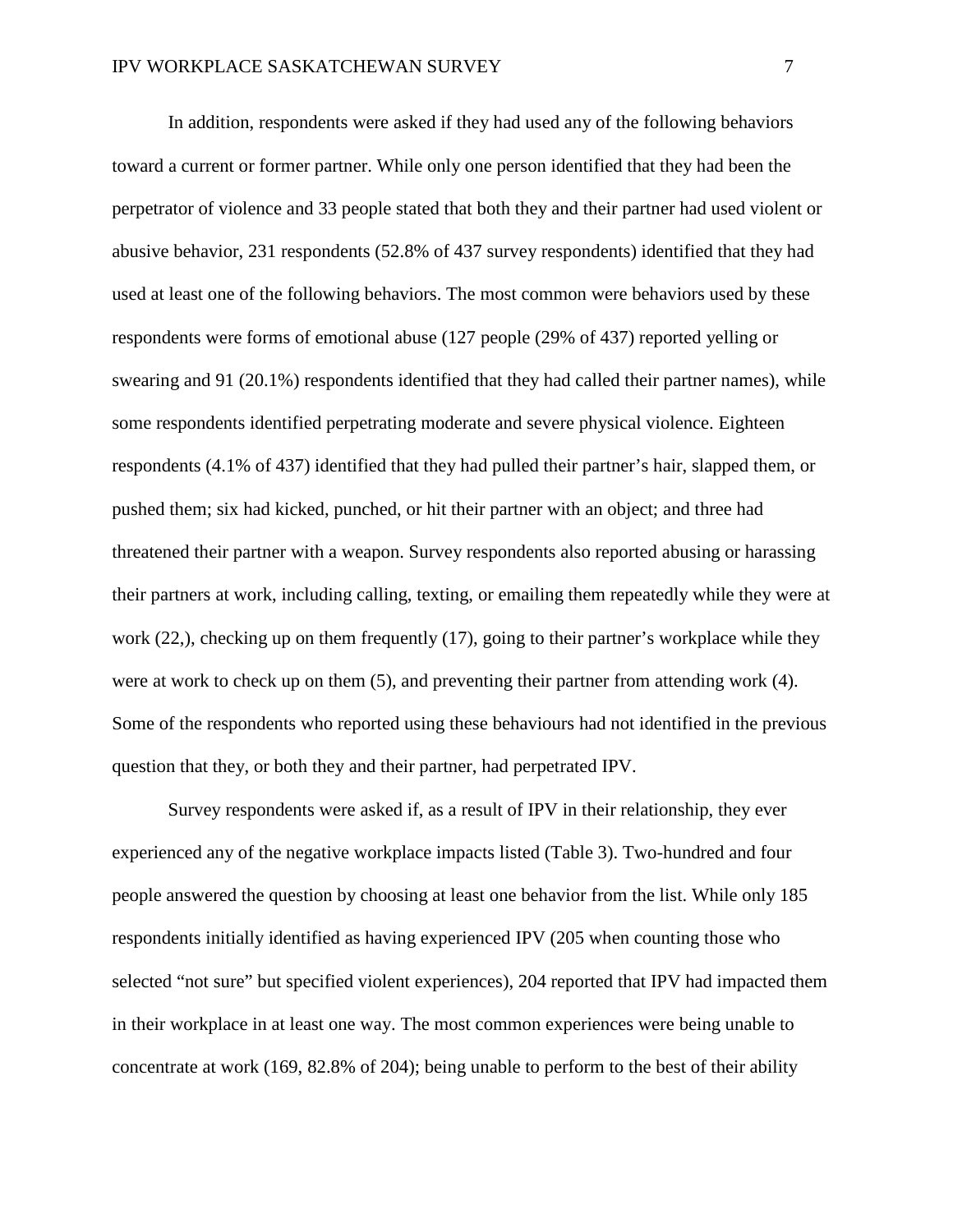(151, 74%); and calling in sick because they were too upset to work (124, 60.8%). Sixty-two (30.4%) reported that they had been afraid to go to or leave work due to their partner's or expartner's behavior. As a result of violence or abuse in their relationship, 30 respondents (14.7%) had quit a job, 25 (12.3%) had lost a job, and 26 (12.7%) had been unable to go to work because of injuries. When asked if they had confided in someone at work about what they were experiencing, only 20.1% of the survivors who responded to the question had confided in a manager and only 3.4% had talked to a union representative.

Three-hundred and eighty-two individuals responded to a question asking if they had ever known or suspected that a coworker was experiencing IPV. Of these, 187 (49%) said yes, 150 (39.2%) said no, and the remaining 45 (11.8%) were unsure. The majority of survey respondents recognized the seriousness of the impact of IPV on workers. Ninety-five percent (362 of 381 who answered the question) agreed that experiencing IPV can impact someone's ability to feel safe at work. Ninety-eight percent (376 of 382) agreed that experiencing IPV can impact someone's ability to function well at work.

In response to a question inquiring if their workplace has policies or procedures related to IPV, the greatest proportion, more than 45% (171, 45.7% of 374 respondents who answered the question) were unsure. The majority of survey respondents (255, 68.2%) had not received information at work on how to identify and respond to IPV.In response to a question inquiring if their workplace has policies or procedures related to IPV, the greatest proportion, over forty-five percent (171, 45.7% of 374 respondents who answered the question) were unsure. The majority of survey respondents (255, 68.2%) had not received information at work on how to identify and respond to IPV.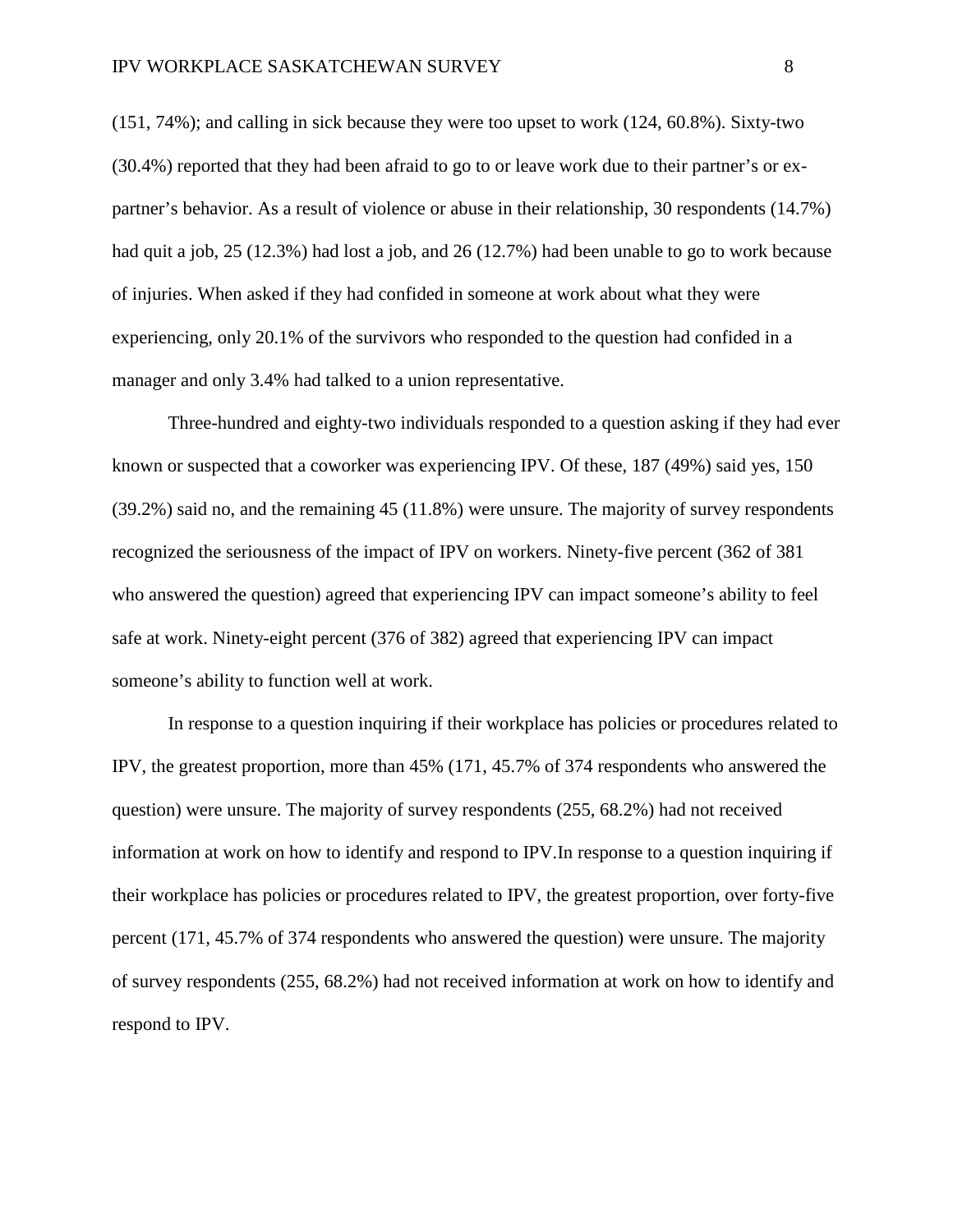# **Qualitative Survey Responses**

The first open-ended question was, "In your opinion, what policies or procedures could your workplace put into place to help people who are experiencing intimate partner violence?" The second question was "Any other comments that you would like to make on the impact of intimate partner violence in the workplace?" Responses were coded into four themes: *Leaves and Workplace Accommodations, Workplace Services and Supports, Awareness in the Workplace,*  and *Workplace Policy on IPV*. A fifth theme of respondents' experiences emerged, where participants wrote about the impact that experiencing IPV had on them in their own work, including being reprimanded at work for things that happened in relation to IPV.

Twenty-eight respondents mentioned making the possibility of a leave from work available to people who are experiencing violence. Some responded that paid leave for workers experiencing violence should be implemented for all employees, at the provincial level. Other respondents suggested that paid leave, when needed in cases of IPV, should be negotiated into collective agreements. One respondent suggested, "Time excused for days needed to take off for court or if the victim is accessing the use of a shelter and currently have no place to live, adjusting hours accordingly in a compassionate manner that allows the victim to know their employment is secure." Other suggestions relating to the theme of *Leaves and Workplace Accommodations* included: flexible work schedules, the opportunity to access counselling, legal assistance, medical appointments, and look for alternative housing during work hours; the ability to transfer to another office or work location (when available, depending on the nature of the employment); and additional administrative assistance offered to assist employees who are experiencing IPV (for example, answering their phone calls).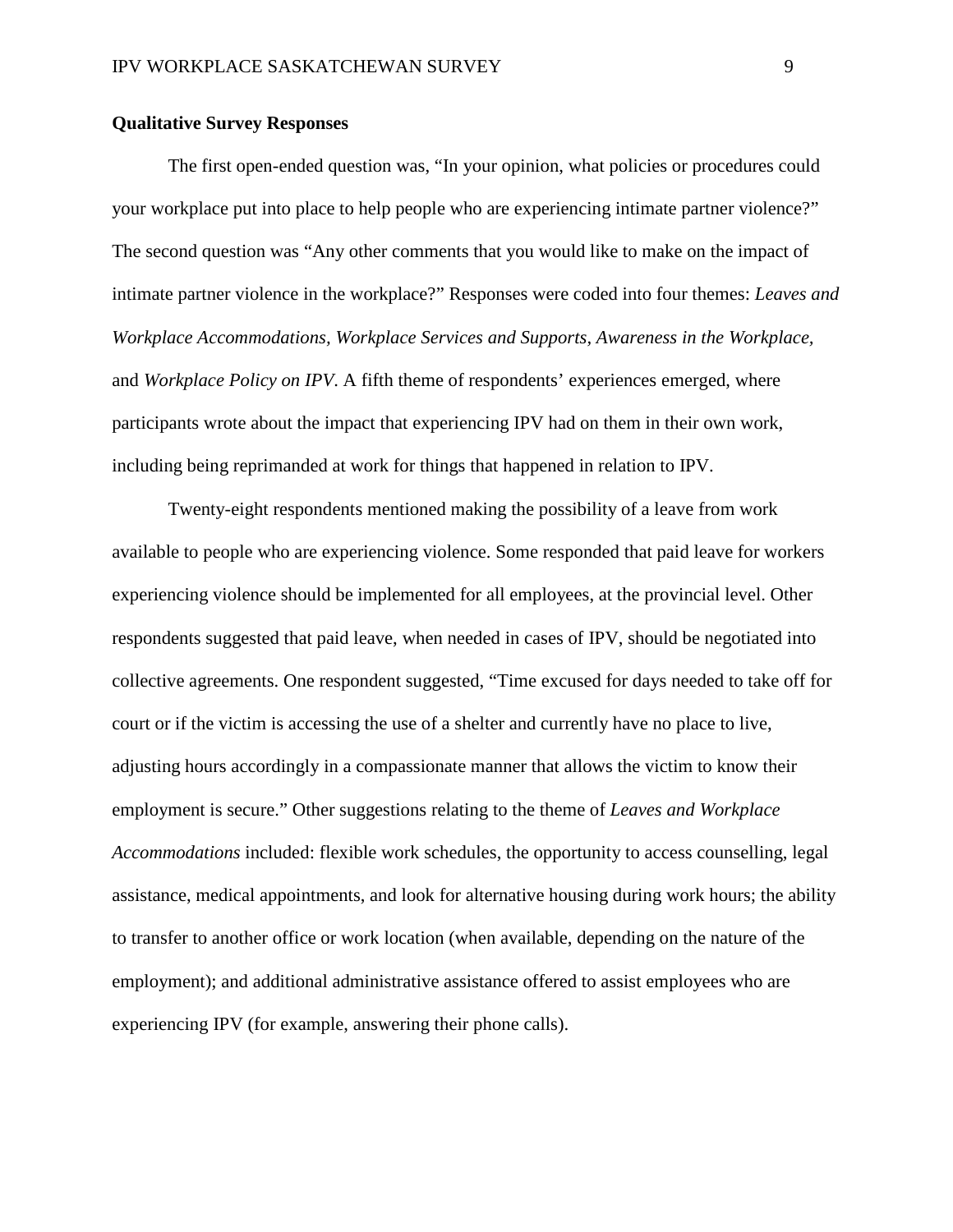Twenty respondents offered suggestions relating to *Workplace Services and Supports*, with an additional 21 offering suggestions on "making work a safe space." Most suggestions centered around access to counselling and benefit plans that include counselling. In terms of making work a safe space, many respondents wrote that employees need to know that it is safe to talk to management and coworkers about what they are experiencing. Respondents wanted to ensure that those who report IPV will receive a respectful response and be free from negative repercussions.

A large category was *Awareness in the Workplace*, which included 69 comments with several sub-themes. These included ensuring that all employees are aware of: the dynamics of violence and abuse and how to recognize warning signs, available resources, and policy and procedures related to IPV within the workplace. Some respondents suggested having designated support people within the organization who could provide information. Comments included: "make sure that there are available materials in the workplace [and] on website to assist employees to find information they need if victimized or if they are concerned a colleague is being victimized," "appointing someone in the workplace who is knowledgeable in intimate partner violence and is bound by confidentiality to provide support to the impacted staff," and "training for employees on violence in general. . . signs, symptoms, safety, how to help the victim. All staff need to be trained on the topic of domestic violence so they will know what steps to take if and when it occurs." The importance of a basic level of awareness among all staff was mentioned by multiple respondents. In addition, several respondents noted the importance of training for managers on recognizing signs of IPV and knowing what to do. Others mentioned the Women's Advocate program (available through Unifor (n.d.) as a helpful resource.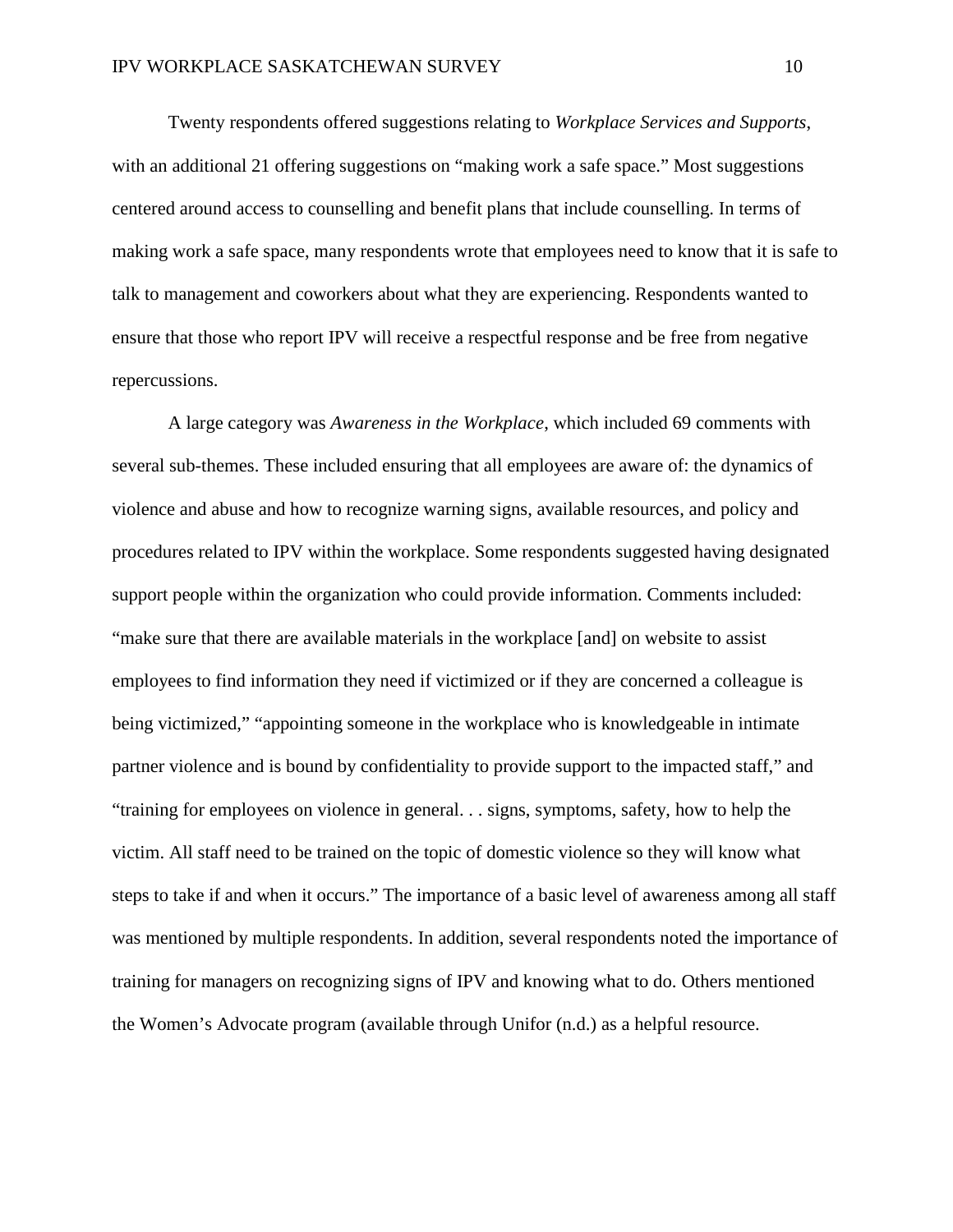Another category was called *Workplace Policy on IPV*. Twenty-five comments fit this

category, including respondents' suggestions for policies to make workplaces safer for

individuals experiencing IPV and protecting the employment of survivors. Suggestions included:

procedures for reporting and initiating discussion if it is suspected that a coworker is

experiencing IPV, making training mandatory for new employees, and ensuring confidentiality is

protected.

A survey respondent shared,

*Work might be the only safe calm place away from the abuse. I feel if I had had support to maybe take time to go counselling during work hours it may have helped me to keep the position as it was my only thing that made me self-sufficient. . . Victims lose everything. Had to move away, leave school and work to be safe. If I could be open about the abuse, maybe I could have created a safety plan.* 

It came out clearly in the surveys that work is positive for many survivors, not only in terms of financial stability, but because it is a safe place. Work can increase feelings of self-efficacy and self-sufficiency. As one respondent wrote,

> *I used work as my get away and dove into my work to get away from everything. This would be the reason my work actually at times improved and I was at work more because of a poor and stressful home life.*

## **Discussion**

This work is the second survey regarding the impact of IPV in workplaces to be

completed in Canada and the first to focus on the specific impact in the province of

Saskatchewan. Given the prevalence of IPV (in Saskatchewan, where the survey was conducted,

as well as nationally) it is clear that many workplaces have been impacted by IPV, whether or

not survivors have come forward or the violence has been recognized by others. Workplaces can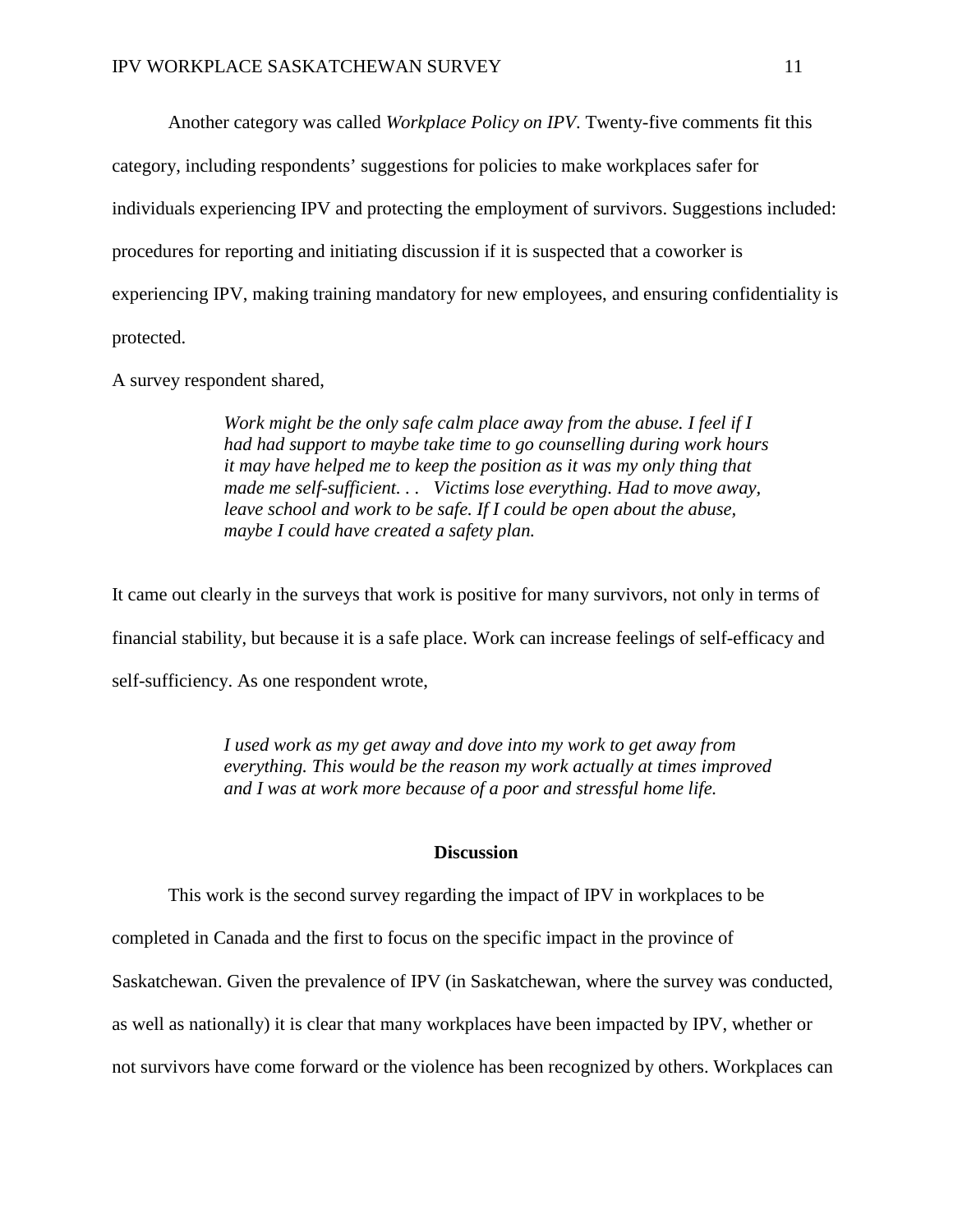play a key role in reducing the impact of IPV and increasing employee safety by providing access to information and support and being prepared to respond effectively when employees are impacted.

# **Awareness of Intimate Partner Violence**

Less than half (45.350.2%) of the survey respondents indicated that they had experienced IPV themselves when directly asked, though 64.8% of survey respondents reported that they had experienced some form of abuse from a current or former intimate partner, when identifying behaviors from a list (Table 2). It is concerning both that such a high percentage of survey respondents had experienced IPV and that many of these individuals did not identify as having experienced IPV. A sizable proportion of respondents had experienced several of the abusive behaviors listed (Tables 1 and 2), such as being humiliated in front of others, having their hair pulled or being slapped or pushed, having who they talk to controlled, and not being allowed to see friends or family. Over ten percent (46) of the total survey respondents reported that their intimate partner had sexually assaulted them (physically forced them to have sex) and over seventeen percent (75) had been kicked, punched, or hit with an object. A large proportion (53, 12.1%) had been forcibly confined. Further, we saw high numbers of participants who had experienced potentially lethal violence—42 people (9.6% of the 437 respondents) had been strangled and 35 people (8% of 437) had been threatened with a weapon.

Respondents were also asked if they had used any of these behaviors toward a current or former partner. While only one person identified that they had been the perpetrator of IPV and 33 people stated that both they and their partner had been violent, when asked if they had perpetrated any of the behaviors from the list against a current or former partner, 231 respondents identified that they had used at least one of the behaviors, including name calling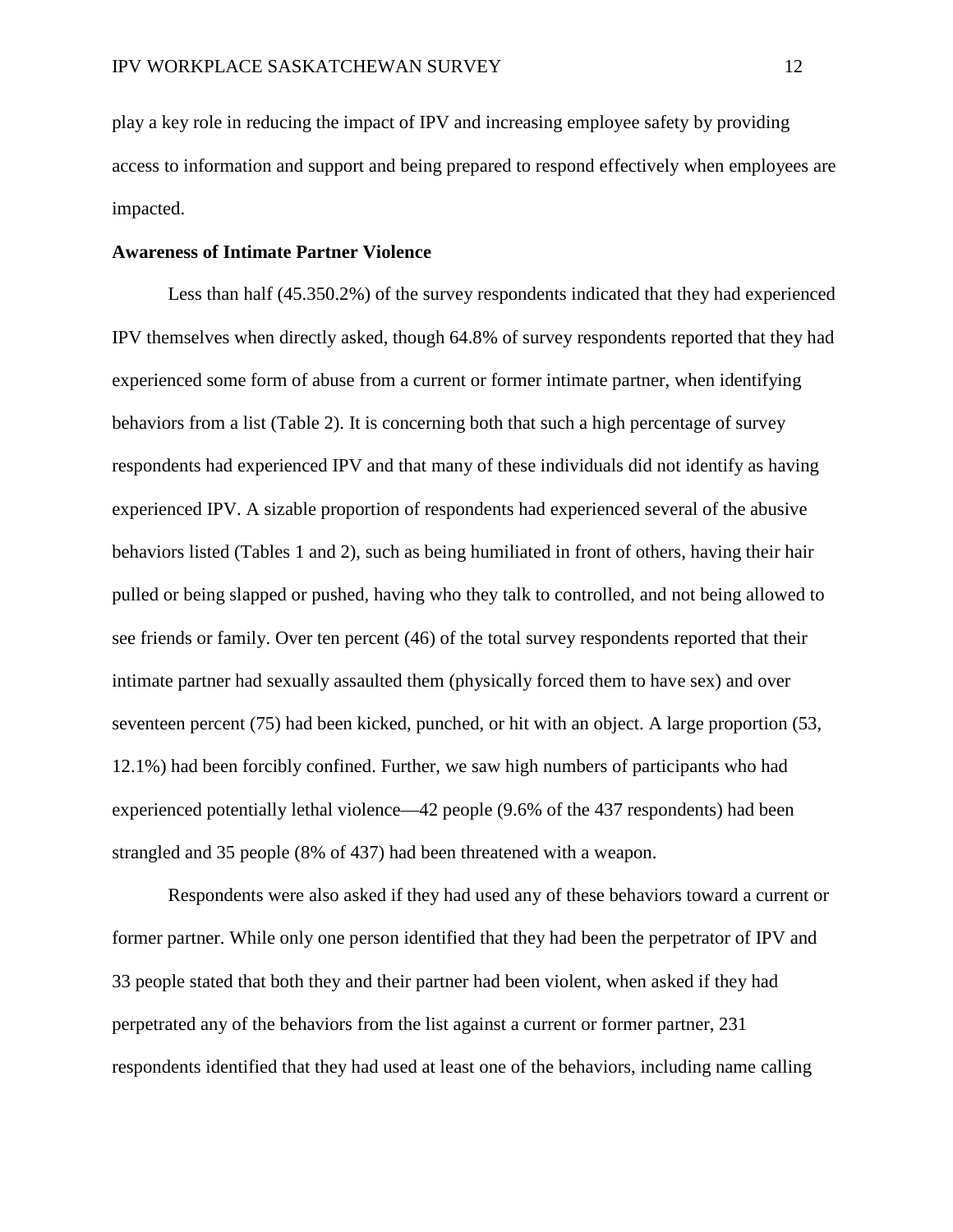and controlling behaviors. This illustrates that people tend to think of IPV as only physical violence or do not consider emotional and psychological abuse to be abusive or violent. In addition, many who did not identify as having perpetrated IPV had been physically violent to their partner—18 people had pulled their partner's hair, slapped them, or pushed them but only seven of them identified as "I was violent toward my partner" or "Both my partner and I were violent."

If people who are impacted by IPV do not recognize what they are experiencing as violence or abuse or are unaware that there is assistance available, they will be unlikely to reach out for help. In addition, if there is a lack of recognition of the behaviours that constitute IPV among the general public, it is unlikely that someone who is experiencing IPV will receive a supportive response if they do reach out for help.

Violence impacted many respondents' work in the form of receiving repeated calls, texts and emails from their partner while at work; being prevented from attending work; and having their partner come to their workplace to check up on them (Table 3). While only 185 initially identified as having experienced IPV (205 when counting those who selected "not sure" but specified violent experiences), 204 reported that abusive behaviors directed at them from a partner had impacted them at work. It is clear that productivity is negatively impacted for people who are experiencing IPV. Over eighty percent (82.8%, 169) of those 204 respondents reported that they had been unable to concentrate at work. It is also common for workers who are experiencing IPV to feel that they are unable to perform to the best of their ability (74%, 151). A significant proportion of respondents who had experienced IPV had called in (60.8%, 124) or went home sick (46.1%, 94) because they were too upset to work. Further, 12.7% (26) missed work due to injuries from IPV. Organizations also experience losses to productivity, as well as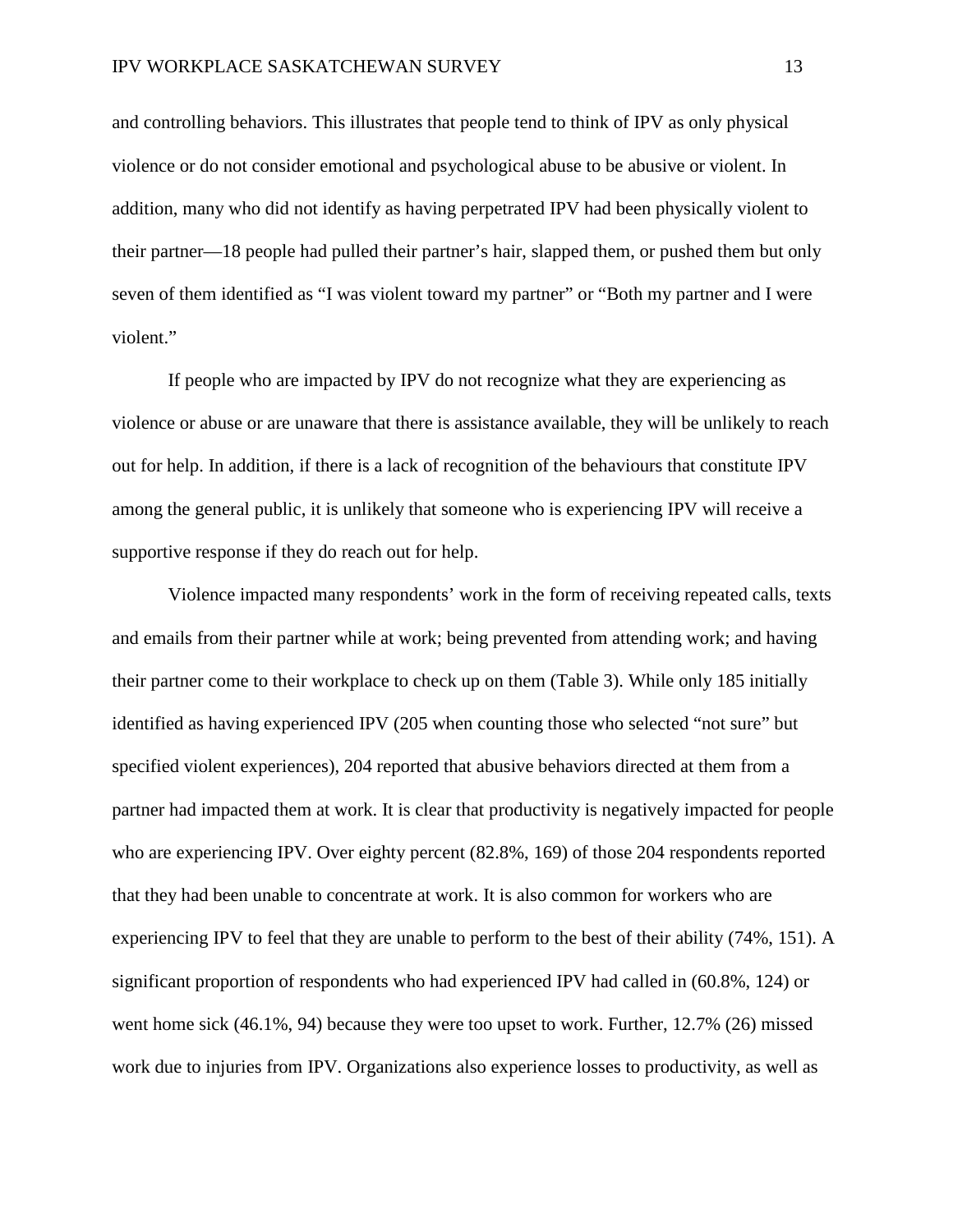financial costs related to hiring and training, when survivors lose their job (12.3%, 25) or quit (14.7%, 30) because of IPV.

# **Recommendations**

In their qualitative responses, survey respondents stated that all workers must have access to information and training so that they can respond appropriately if they suspect that someone they work with is experiencing IPV. Quantitative and qualitative survey results point to a lack of awareness about IPV generally, as well as the workplace impact. It is clear from the results of this survey that many people (including those who have been victims or perpetrators of IPV) do not see emotional, psychological, sexual, financial abuse, and controlling behaviors as part of a pattern of IPV. Training provided in the workplace can educate all workers about the dynamics of IPV, as well as how to recognize IPV, how to respond, and the available referral sources. This not only helps workers when IPV is impacting someone that they work with, it provides valuable knowledge that may help individuals to recognize when a friend or family member is experiencing abuse. It also lets people who are experiencing IPV know that all forms of violence and abuse are unacceptable and that there is support available.

The majority of survey respondents were unsure whether their workplace had policies or procedures related to IPV. It is necessary to not only to implement policies and procedures to support workers impacted by IPV but also to ensure that there is awareness of these policies, so that workers who are experiencing IPV know that they will be protected if they disclose IPV and know what provisions are in place to help them. Awareness of the polices also helps to ensure that others in the workplace know how to respond and feel empowered to do so.

Participants indicated that work is an ideal setting to provide information to people who are experiencing violence. It is important that information about IPV, including contact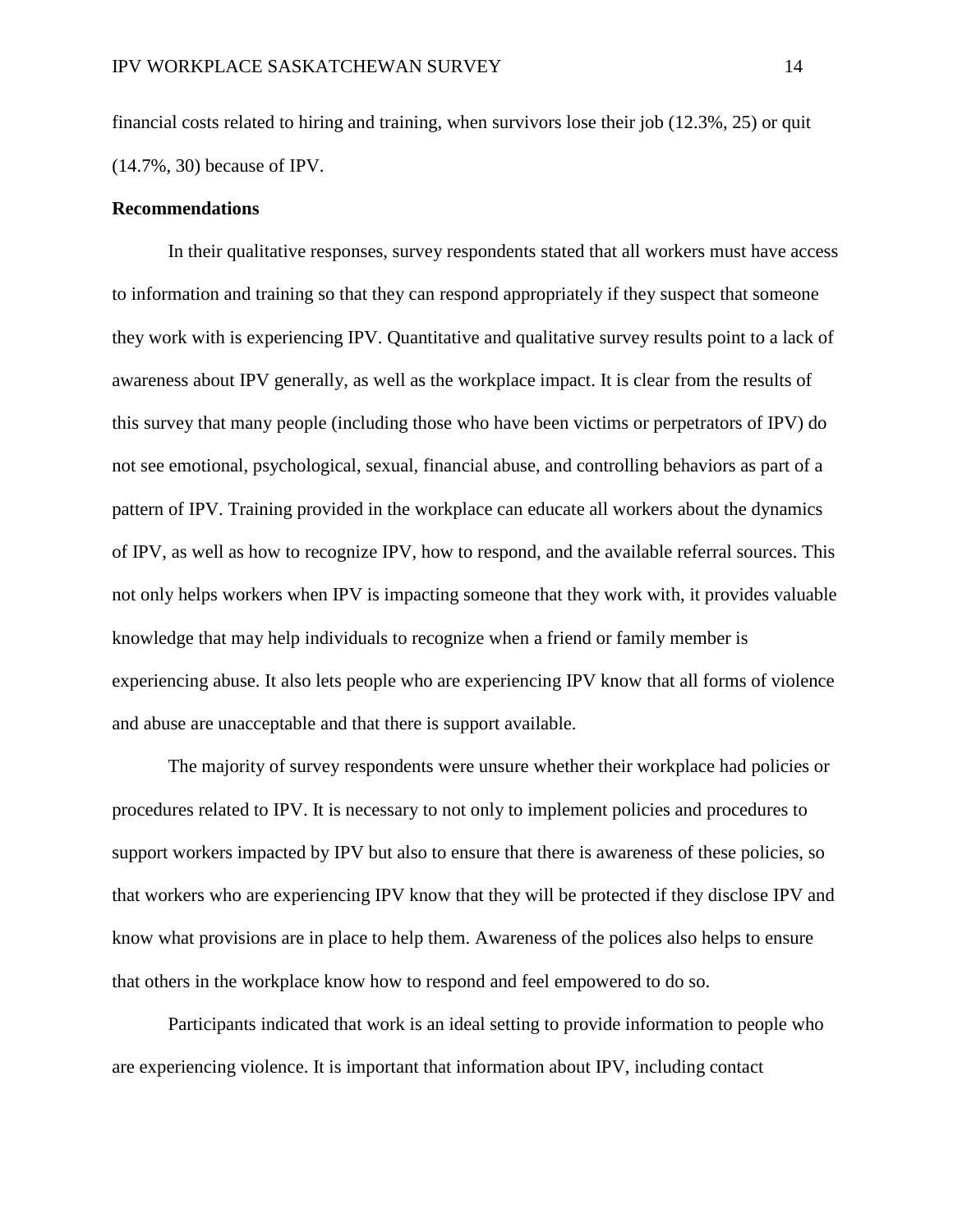information for agencies that offer support and safety planning, be made easily accessible at work. For workers who are experiencing IPV, work may be the only safe place where they can access support and information without their partner finding out. Allowing workers who are experiencing violence to do necessary tasks related to IPV during work hours (such as reporting to police, attending counselling, attending court, or looking for housing or moving) can help to maintain survivors' safety when they currently in, planning to leave, or have exited a situation of IPV. Supporting survivors of IPV to maintain their employment is crucial because work not only breaks up isolation, but provides financial security that can help someone to exit the relationship and maintain their independence (McFerran, 2011).

Since 2016, several Canadian provinces have passed legislation granting leaves from work. If legislation granting leaves exists in the jurisdictions, workplaces may choose to grant additional leave, beyond what is legislated, to their employees. In areas without legislated workplace leaves, organizations should provide for leaves within policy. An effective workplace policy should specify provisions such as access to supports for workers who are experiencing IPV, including treatment for those who are using violence against their partners. Survey respondents made it clear that organizations should have a policy which states that workers will be protected from job loss or other negative repercussions if they disclose that they are experiencing IPV.

Legislative (or policy) provisions granting leaves and other supports to workers who are experiencing IPV must also be accompanied by training for managers and workers, so that everyone within the organization knows how to recognize and respond to IPV and connect with local domestic violence agencies.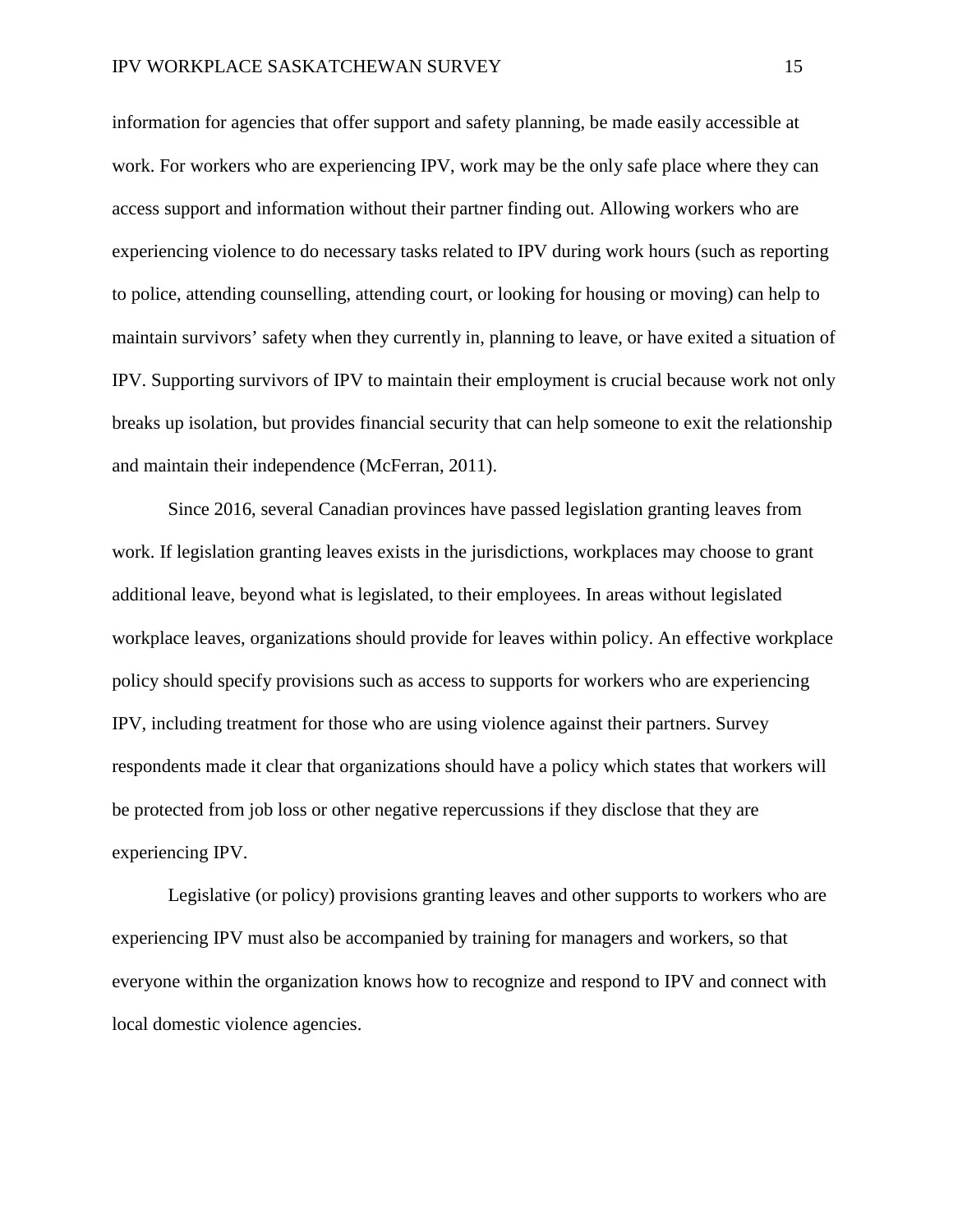## **References**

- Ararat, M., Alkan, S., Bayazit, M., Yüksel, A., & Budan, P. (2014). *Domestic Violence Against White-Collar Working Women in Turkey: A Call for Business Action.* Sabanci University. Retrieved from http://research.sabanciuniv.edu/25972/1/BADV\_Report.pdf
- Auerbach, C., & Silverstein, L. B. (2003). *Qualitative data: An introduction to coding and analysis.* New York: NYU press.
- Giesbrecht, C. J. (2020). Toward an Effective Workplace Response to Intimate Partner Violence. *Journal of Interpersonal Violence*. Article first published online: May 2020. doi: 10.1177/0886260520921865
- McFerran, L. (2011). *Safe at Home, Safe at Work? National Domestic Violence and the Workplace Survey*. Australian Domestic and Family Violence Clearinghouse. Retrieved from

https://www.arts.unsw.edu.au/sites/default/files/documents/National\_Domestic\_Violence \_and\_the\_Workplace\_Survey\_2011\_Full\_Report.pdf

- Rayner-Thomas, M. M. (2013). *The impacts of domestic violence on workers and the workplace.* (Master's thesis, University of Auckland, Auckland, New Zealand.)
- Reeves, C. & O'Leary-Kelly, A. (2009). *Study of the Effects of Intimate Partner Violence on the Workplace*. U.S. Department of Justice. Retrieved from https://www.ncjrs.gov/pdffiles1/nij/grants/227266.pdf
- Trades Union Congress (2014). *Domestic Violence and the Workplace - A TUC Survey Report.*  TUC: London, England. Retrieved from [https://www.tuc.org.uk/sites/default/files/Domestic\\_Violence\\_And\\_The\\_Workplace\\_0.pd](https://www.tuc.org.uk/sites/default/files/Domestic_Violence_And_The_Workplace_0.pdf) [f](https://www.tuc.org.uk/sites/default/files/Domestic_Violence_And_The_Workplace_0.pdf)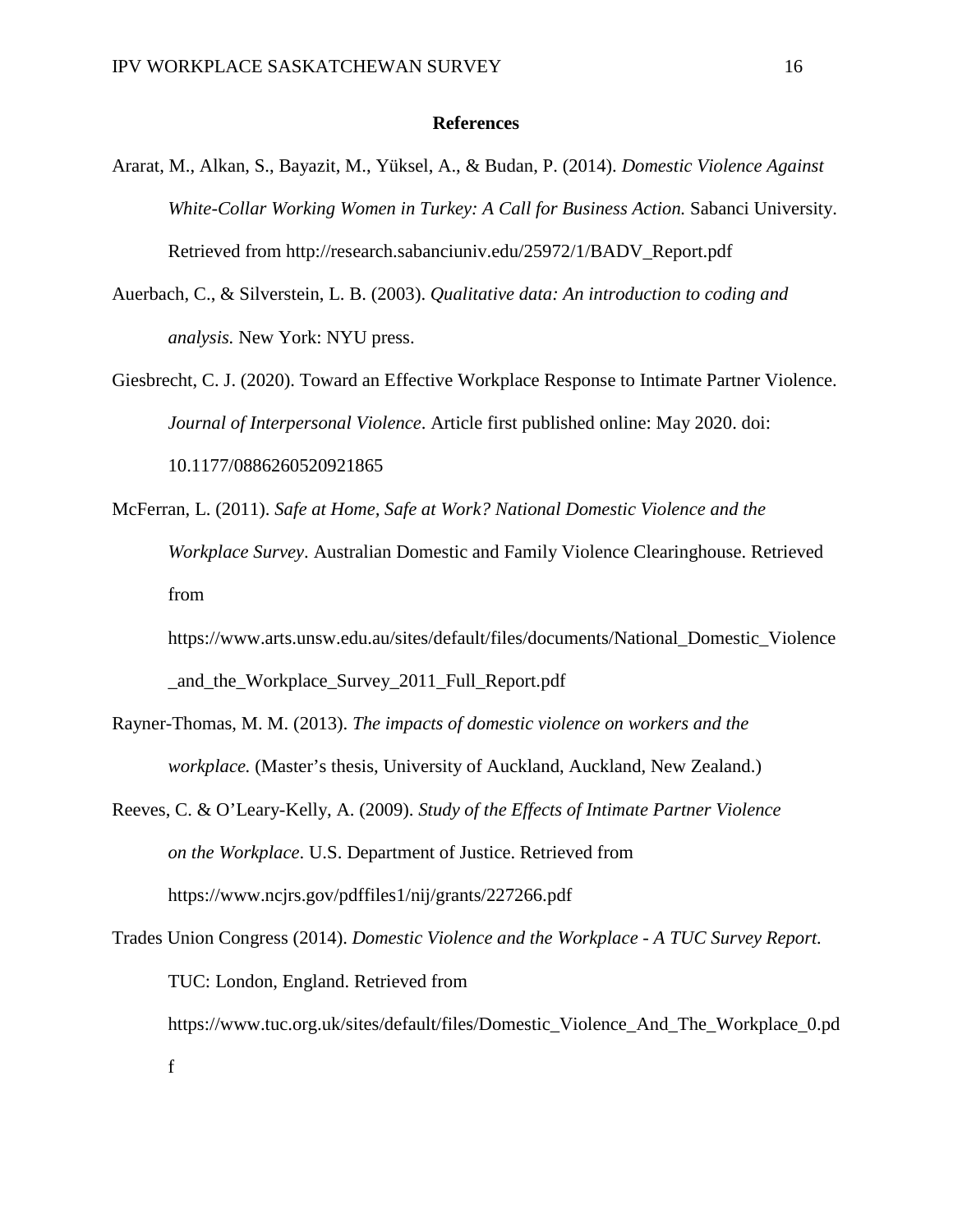- Unifor (n.d.). *Unifor's ground breaking Women's Advocate program.* Retrieved from http://www.unifor.org/en/member-services/equality/women/unifors-ground-breakingwomens-advocate-program
- Wathen, C. N., MacGregor, J. C. D., MacQuarrie, B. J. with the Canadian Labour Congress. (2014). *Can Work Be Safe, When Home Isn't? Initial Findings of a Pan-Canadian Survey on Domestic Violence and the Workplace.* London, ON: Centre for Research & Education on Violence Against Women and Children. Retrieved from http://makeitourbusiness.ca/sites/makeitourbusiness.ca/files/DVWork\_Survey\_Report\_20 14\_EN\_0.pdf
- Wathen, C. N., MacGregor, J. C., & MacQuarrie, B. J. (2015). The impact of domestic violence in the workplace: results from a pan-Canadian survey. *Journal of Occupational and Environmental Medicine, 57*(7), 65-71.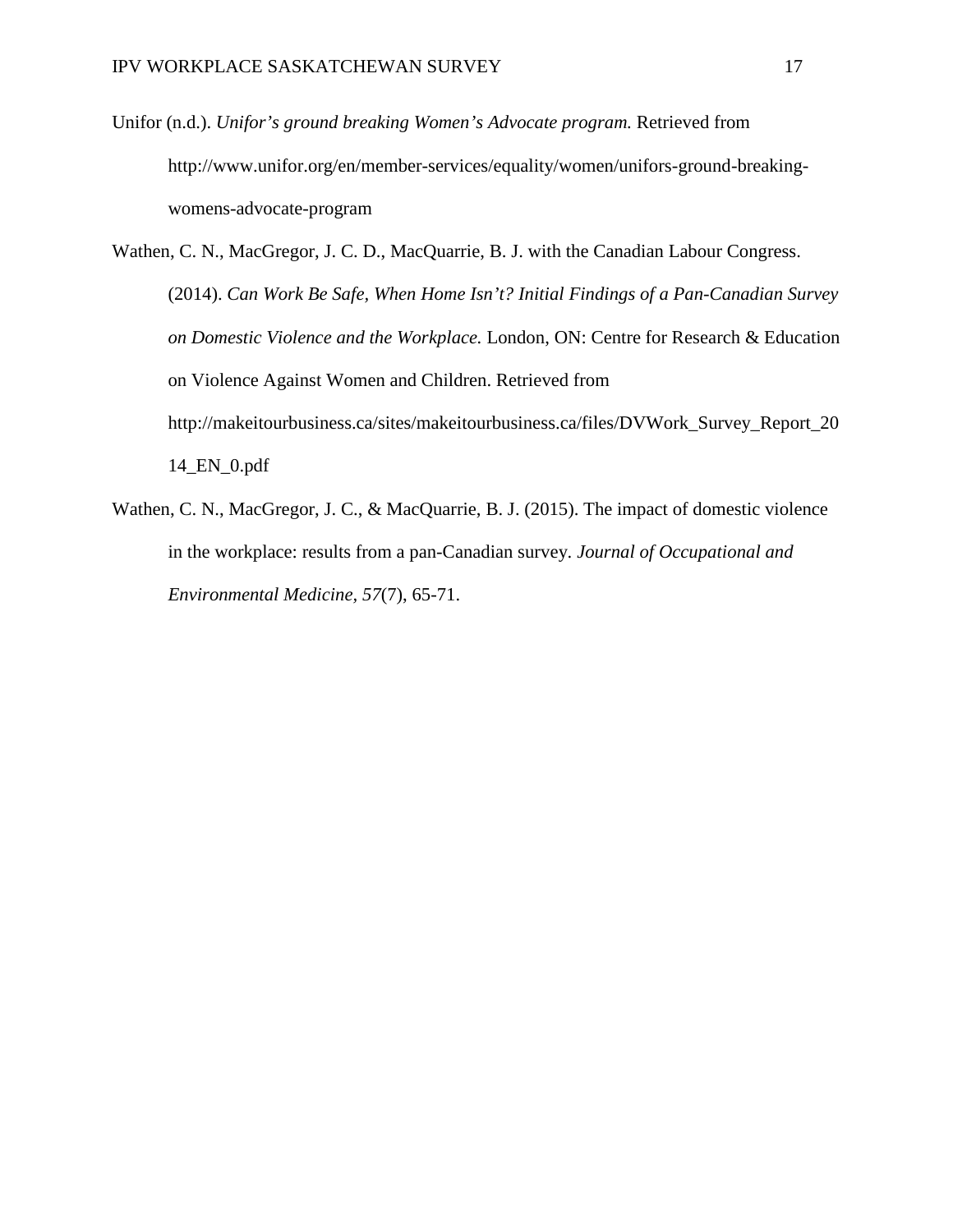| <b>Behavior Experienced from Partner</b>                 | # out     | $%$ of | % of total           |
|----------------------------------------------------------|-----------|--------|----------------------|
|                                                          | of 283    | 283    | survey               |
|                                                          |           |        | respondents<br>(437) |
| Yell or swear at you                                     | 213       | 75.3%  | 48.7%                |
| Call you names                                           | 184       | 65.0%  | 42.1%                |
| Get jealous when you talk to others                      | 163       | 57.6%  | 37.3%                |
| Humiliate you in front of others                         | 159       | 56.2%  | 36.4%                |
| Criticize your appearance                                | 148       | 52.3%  | 33.9%                |
| Mock your views and opinions                             | 144       | 50.9%  | 33.0%                |
| Use offensive terms for your friends or family           | 141       | 49.8%  | 32.3%                |
| Pressure you to have sex                                 | 124       | 43.8%  | 28.4%                |
| Act dismissive of your job                               | 116       | 41.0%  | 26.5%                |
| Pull hair, slap or push you                              | 107       | 37.8%  | 24.5%                |
| Call, text or email you repeatedly while you are at work | 98        | 34.6%  | 22.4%                |
| Control who you talk to                                  | 94        | 33.2%  | 21.5%                |
| Prevent you from seeing friends and/or family            | 93        | 32.9%  | 21.3%                |
| Control how your or the family's money is spent          | 92        | 32.5%  | 21.1%                |
| Check up on you frequently                               | 85        | 30.0%  | 19.5%                |
| Threaten physical harm                                   | 85        | 30.0%  | 19.5%                |
| Kick, punch, or hit you with an object                   | 75        | 26.5%  | 17.2%                |
| Tell you what to wear                                    | 73        | 25.8%  | 16.7%                |
| Prevent you from attending work                          | 66        | 23.3%  | 15.1%                |
| Come to your workplace to check up on you                | 55        | 19.4%  | 12.6%                |
| Confine you or lock you in                               | 53        | 18.7%  | 12.1%                |
| Physically force you to have sex                         | 46        | 16.3%  | 10.5%                |
| Choke or strangle you                                    | 42        | 14.8%  | 9.6%                 |
| Threaten you with a weapon                               | 35        | 12.4%  | 8.0%                 |
| Cause wounds with a weapon                               | 9         | 3.2%   | 2.1%                 |
|                                                          | $n = 283$ |        |                      |

**Table 1: Abusive behaviors experienced from a current or former intimate partner**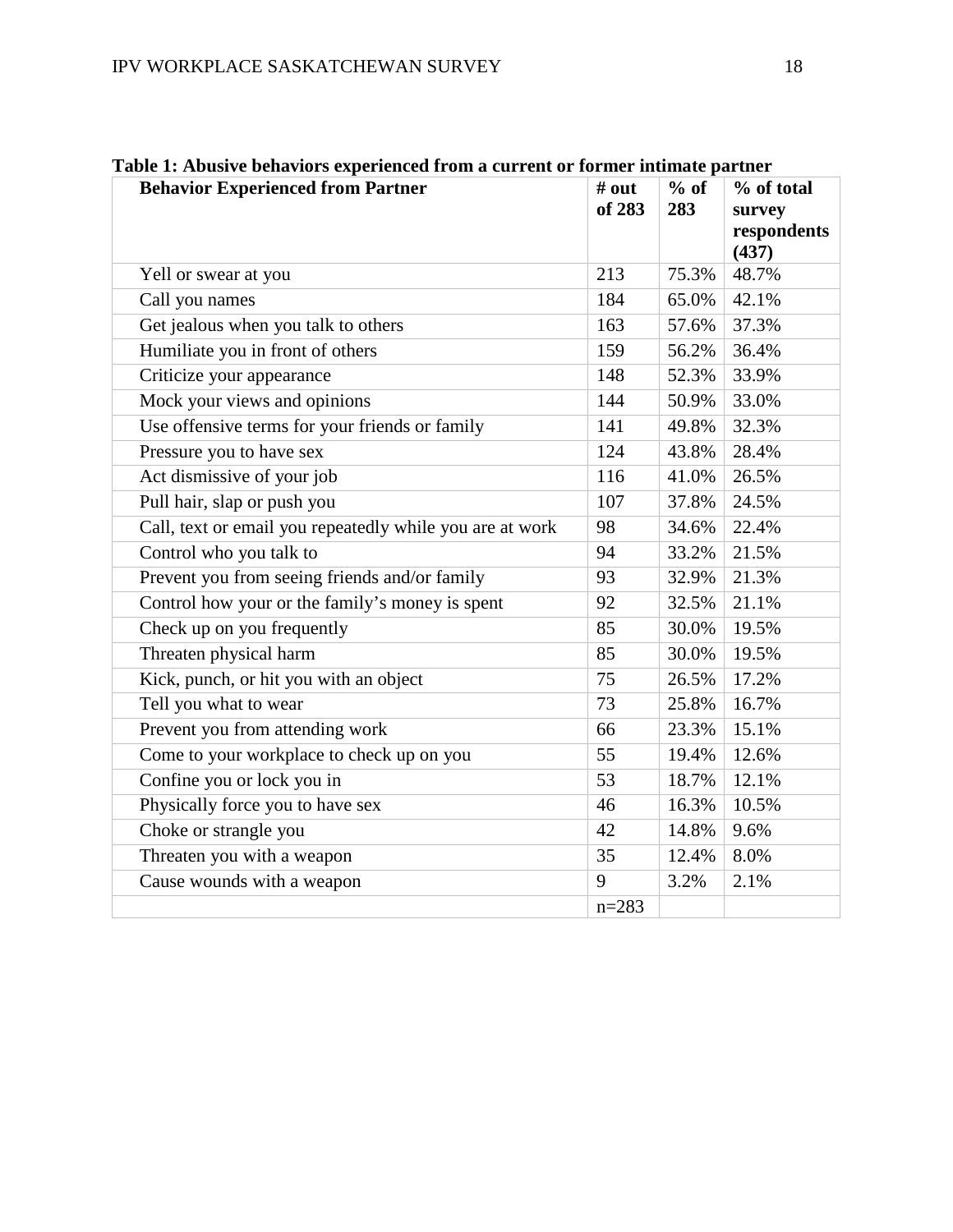|                                                          | Yes     | N <sub>o</sub> | <b>Not</b><br>Sure |
|----------------------------------------------------------|---------|----------------|--------------------|
| Yell or swear at you                                     | 148     | 47             | 15                 |
| Call you names                                           | 141     | 30             | 10                 |
| Get jealous when you talk to others                      | 122     | 31             | 8                  |
| Humiliate you in front of others                         | 121     | 21             | 14                 |
| Criticize your appearance                                | 114     | 21             | 10                 |
| Mock your views and opinions                             | 105     | 29             | 8                  |
| Use offensive terms for your friends or family           | 108     | 19             | 11                 |
| Pressure you to have sex                                 | 98      | 18             | 6                  |
| Act dismissive of your job                               | 86      | 19             | 9                  |
| Pull hair, slap or push you                              | 102     | $\overline{2}$ | $\overline{2}$     |
| Call, text or email you repeatedly while you are at work | 75      | 15             | 6                  |
| Control who you talk to                                  | 84      | 6              | $\overline{2}$     |
| Prevent you from seeing friends and/or family            | 82      | 5              | $\overline{4}$     |
| Control how your or the family's money is spent          | 74      | 12             | 5                  |
| Check up on you frequently                               | 69      | 8              | 6                  |
| Threaten physical harm                                   | 79      | $\overline{0}$ | 5                  |
| Kick, punch, or hit you with an object                   | 73      | $\mathbf{1}$   | $\mathbf{1}$       |
| Tell you what to wear                                    | 59      | 9              | 3                  |
| Prevent you from attending work                          | 59      | $\overline{2}$ | $\overline{4}$     |
| Come to your workplace to check up on you                | 50      | $\overline{2}$ | 3                  |
| Confine you or lock you in                               | 48      | $\mathbf{1}$   | 3                  |
| Physically force you to have sex                         | 45      | $\mathbf{1}$   | $\overline{0}$     |
| Choke or strangle you                                    | 42      | $\overline{0}$ | $\overline{0}$     |
| Threaten you with a weapon                               | 35      | $\theta$       | $\overline{0}$     |
| Cause wounds with a weapon                               | 9       | $\theta$       | $\theta$           |
|                                                          | $n=170$ | $n=90$         | $n=20$             |

**Table 2: Abusive behaviors experienced from a current or former intimate partner, by yes," "no", "not sure" to ever having experienced IPV**

\* Note that while 283 respondents answered the question above (Table 1), only 280 people answered both the question about their experience of IPV and the abusive behaviors experienced (Table 2).